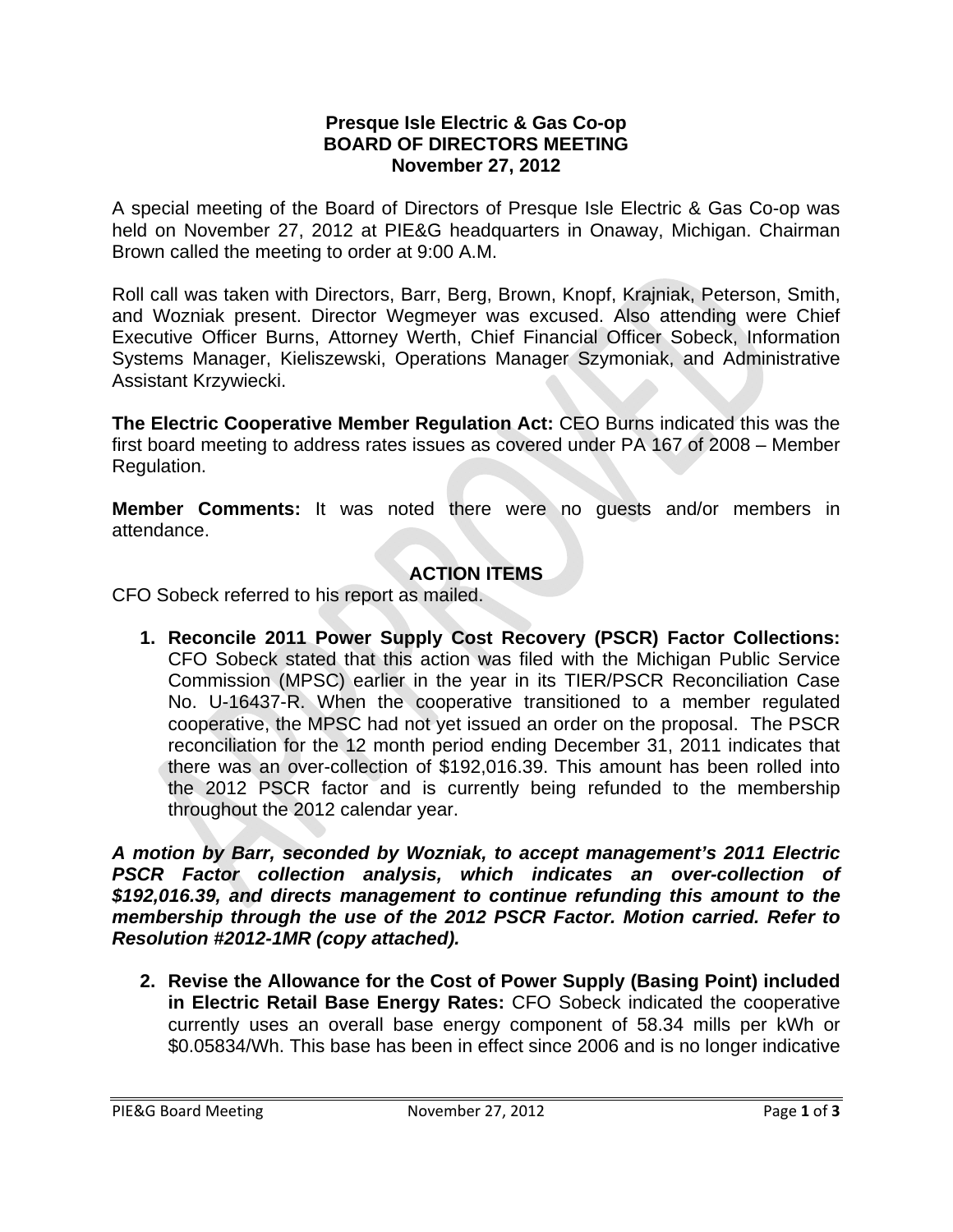of long term base energy rates. Management together with Power Systems Engineering reviewed the Allowance for the Cost of Power Supply included in Retail Base Rates and suggested an increase to the PSCR Basing Point of 29.5 mills/kwh or \$0.02951/kWh. This request was submitted to the MPSC in its TIER/PSCR Reconciliation Case earlier in 2012, and no order was issued before the transition to a member regulated cooperative. Management recommends approval of the revised Basing Point of 87.85 mills/kWh or \$0.08785/kWh. If approved, revised tariff sheets will be issued.

## *A motion by Knopf, seconded by Krajniak, to approve resetting the PSCR Basing Point to 87.85 mills/kWh effective with bills rendered on or after February 1, 2013. Motion carried. Refer to Resolution #2012-2MR (copy attached).*

**3. Establish the 2013 Power Supply Cost Recovery Factor:** CFO Sobeck indicated that with the previous action, the PSCR Basing Point has been set at 87.85 mills/kWh. The recommendation of management is to increase the PSCR to a maximum of 3.19 mills/kWh or \$0.00319/kWh, which represents a 2.4% increase for a member using 1000 kWh's per month. The 2012 over/under collection will be presented at a special board meeting in February 2013.

*A motion by Knopf, seconded by Barr, to accept the analysis as provided by the Cooperative staff and established the 2013 PSCR Factor of 3.19 mills/kWh or \$0.00319/kWh effective with all bills rendered on or after February 1, 2013; and if the Cooperative staff desires to apply a lesser PSCR than approved in this resolution, they shall notify the Board of Directors of their intent to do so. Motion carried. Refer to Resolution #2012-3MR (copy attached).* 

*4.* **Revise the Terms of Service under the Seasonal Residential Tariff:** The cooperative allows any member currently taking service on the Seasonal Residential Tariff to migrate to the Monthly Residential Tariff if their consumption in the prior year was greater than 7,200 kWh. At a previous board meeting, there was discussion to change the Seasonal Residential Tariff to eliminate some of the administrative burden.

*Service Tariff (Schedule A) rate to be returned to the Seasonal Residential Service Tariff (Schedule S) effective with bills rendered on or after February 1, 2013. Motion carried. Refer to Resolution #2012-4MR (copy attached). A motion by Barr, seconded by Peterson, to amend the Seasonal Residential Service Tariff (Schedule S) to require members whose consumption does not attain 7200 kWh for two consecutive years and are being billed at the Residential* 

It was noted that revised tariff sheets will be prepared within thirty (30) days.